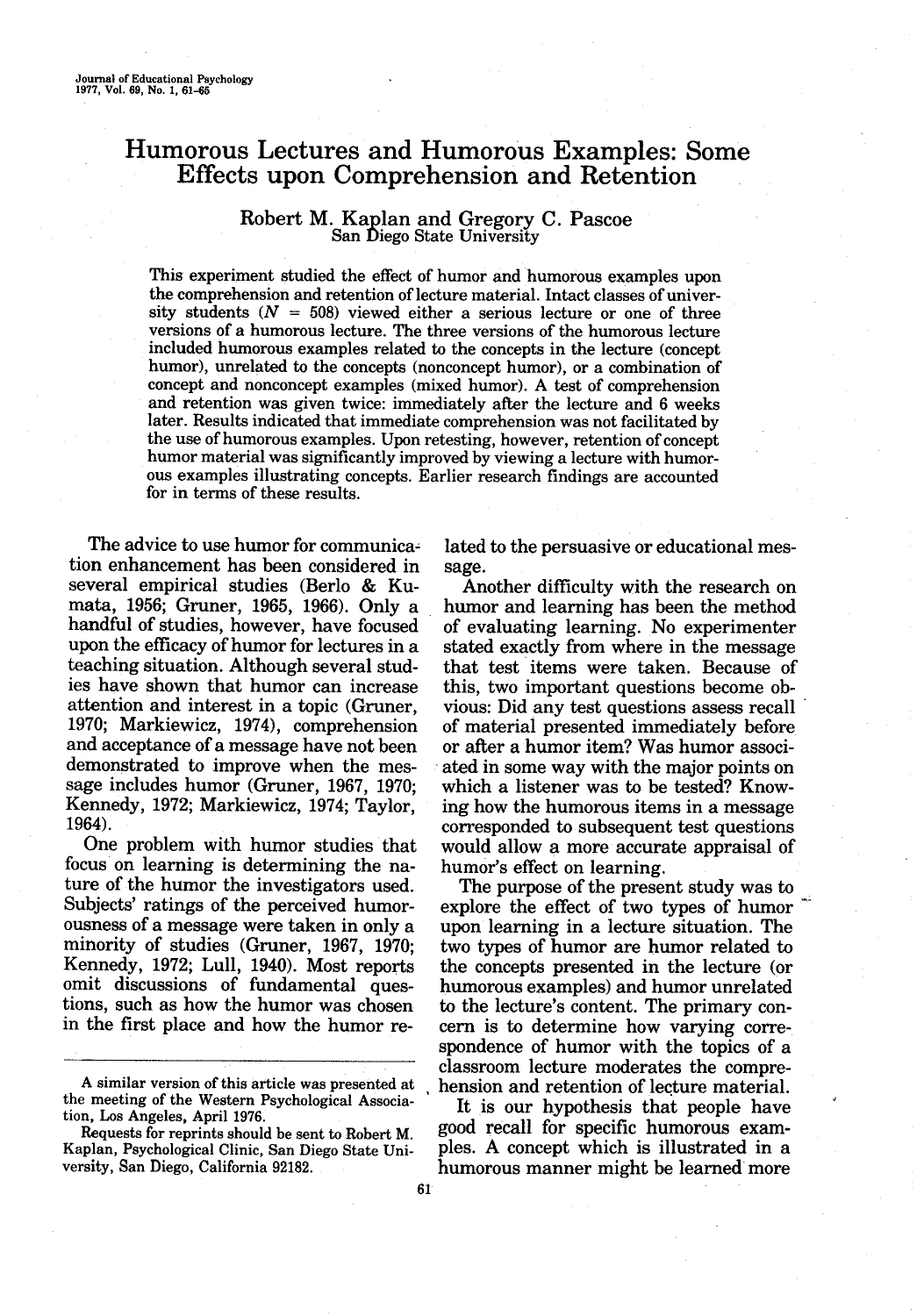the effectiveness of humor for the presen-<br>tation of substantive points.<br>tation of substantive points.

a large public university. These participants were covered prior to the use of humor.<br>enrolled in 16 sections of introductory psychology Cover story. Immediately before viewing the enrolled in 16 sections of introductory psychology *Cover story*. Immediately before viewing the and the experiment was part of their regular in-<br>ecture, the following cover story, which was signed and the experiment was part of their regular in-<br>struction. Thus, subjects were run in large groups by a member of the faculty, was read to all particistruction. Thus, subjects were run in large groups by a nearly participate  $\frac{1}{2}$  and  $\frac{1}{2}$  particiranging from 23 to 45 students. Closed-circuit videotapes were customarily shown to all sections as part of the course instruction.

black and white videotaped lecture about Freudian need your reactions in the tape is in mediately after the tape is the tape in the tape in the tape is shown. personality theory. Factual material in the lecture shown.<br>
came from the chapter on Freud presented in Hall One set of information we would like to get came from the chapter on Freud presented in Hall One set of information we would like to get<br>and Lindzey (1970). Points covered in the lecture from each of you is your impression of the videoand Lindzey (1970). Points covered in the lecture from each of you is your impression of the video-<br>included a biographical sketch of Freud; the con-<br>tape. To do this, you will each fill out a checklist included a biographical sketch of Freud; the con-<br>epts of id, ego, and superego; anxiety and defenses; to describe the speaker and the content of his epts of id, ego, and superego; anxiety and defenses; to describe the speaker and the content of his<br>stages of psychosexual development: neo-Freudians; lecture. The other measure we would like from stages of psychosexual development; neo-Freudians; lecture. The other measure we would like from<br>ind projective techniques of personality assessment. you is your answers to a brief quiz on the lecture's and projective techniques of personality assessment.

One serious version and three humorous versions this information on your next regular quiz.<br>the lecture were recorded on videotape. The hu-**Although the quiz and descriptions won't** figure of the lecture were recorded on videotape. The hu-<br>
morous versions included humor directly related to into your grade, please fill out your responses morous versions included humor directly related to some concepts in the lecture (concept humor), hunor unrelated to any of the concepts (nonconcept will help us make a combination of some nonconcept and  $\begin{array}{c} \text{tan } n \end{array}$ humor), and a combination of some nonconcept and :**o**ncept humor (mixed humor). Six ma**i**n concepts vere presented in each version and they were spaced *Manipulation check*. After the videotape was •venly throughout the lecture. In the concept humor  $\ell$ ersion, all of the concepts were illustrated by way If a humorous example. An Assistant Professor of experience pairs taken from  $P$ 

udience and delivered on videotape with appropri-<br>te inflection to maximize their impact. An example lity. After explaining the typical clinical proce- number of the choice in each word in each word in that best that best in that best in that best in that best in that best in that best in that best in that best in that be Eure, the lecturer offered a variety of straight and described the lecture they had seen.<br>
umorous sentence completions. To the sentence Comprehension check. The second part of the **but "Animals . . ." the speaker responded with**  $\text{area}$  **me" for the nonhumorous version and used**  $imilarity,$  the stem "I would like..." met with "to

easily than a concept presented in a dull be a doctor" for the serious condition and "to drink<br>style Humor unrelated to concepts, how-<br>blood" for the humorous condition. An example of style. Humor unrelated to concepts, how-<br>ever, should not enhance learning. Pre-<br>noncomputation regarding psychosexual states of ever, should not emiance rearning. Pre-<br>vious research has not addressed this hy-<br>regarding would probably have a good time decidvious research has not addressed this hy-<br>
<u>preudians</u> would probably have a good time decid-<br>
pothesis because no study has investigated ing what stage Linda Lovelace was fixated at." pothesis because no study has investigated ing what s**t**age Linda Lovelace was **fi**xated at."

kiewicz, 1974), it was anticipated that using either concept or nonconcept humor would heighten inter-Method est in our lecture. Greater interest due to humorous remarks could produce better attention to material Subjects and Setting<br>would perform better on items testing concepts pre-The subjects were 508 undergraduate students at sented after a humorous instance than on material large public university. These participants were covered prior to the use of humor.

The lecture today will be a videotape on personality theories. Sometimes we present new lectures on an experimental basis. We are interested in *Lecture* finding out whether or not this tape provides a useful learning experience for students. To decide Subjects saw one of four versions of a 20-min. how well the tape presents the material, we will<br>ack and white videotaped lecture about Freudian eed your reactions immediately after the tape is

content. This quiz will not count towards your class grade; we simply want an indication of how S*tyle Manipulation* effectively this tape conveyed the information. You may, however, be held responsible for some of

carefully and do the best you can on the quiz. This<br>will help us make an accurate evaluation of the

sheet were distributed to each student. The first section consisted of semantic differential scales deof humorous example. For the mixed humor version, section consisted of semantic differential scales de-<br>hree of the six concepts were presented in the form scribing separately the speaker and the lecture. Six hree of the six concepts were presented in the form scribing separately the speaker and the lecture. Six if a humorous example. An Assistant Professor of word pairs taken from Smith (1959) were used to ychology delivered all four versions of the lecture. rate the speaker and the lecture. These word pairs<br>All humorous lines were practiced with a pilot vere as follows: valuable-worthless, interestingwere as follows: valuable-worthless, interesting-<br>boring, serious-humorous, cold-hot, optimistic-pestte inflection to maximize their impact. An example simistic, and light-heavy. A numbered, five-choice  $\alpha$  concept humor centered on the difficulty in interresponse space separated each word pair. Subjects were instructed to mark on their answer sheet the reting sentence completion assessments of person- were instructed to mark on their answer sheet the<br>dity. After explaining the typical clinical proce- number of the choice in each word pair that best

\_umorous sentence completions. To the sentence *Comprehension check*. The second part of the questions on the content of the lecture. Of these items, 6 focused on the six critical examples used in often try to fool me" as the humorous punch line. items, 6 focused on the six critical examples used in smilarly, the stem "I would like  $\ldots$ " met with "to the concept humor version. These items were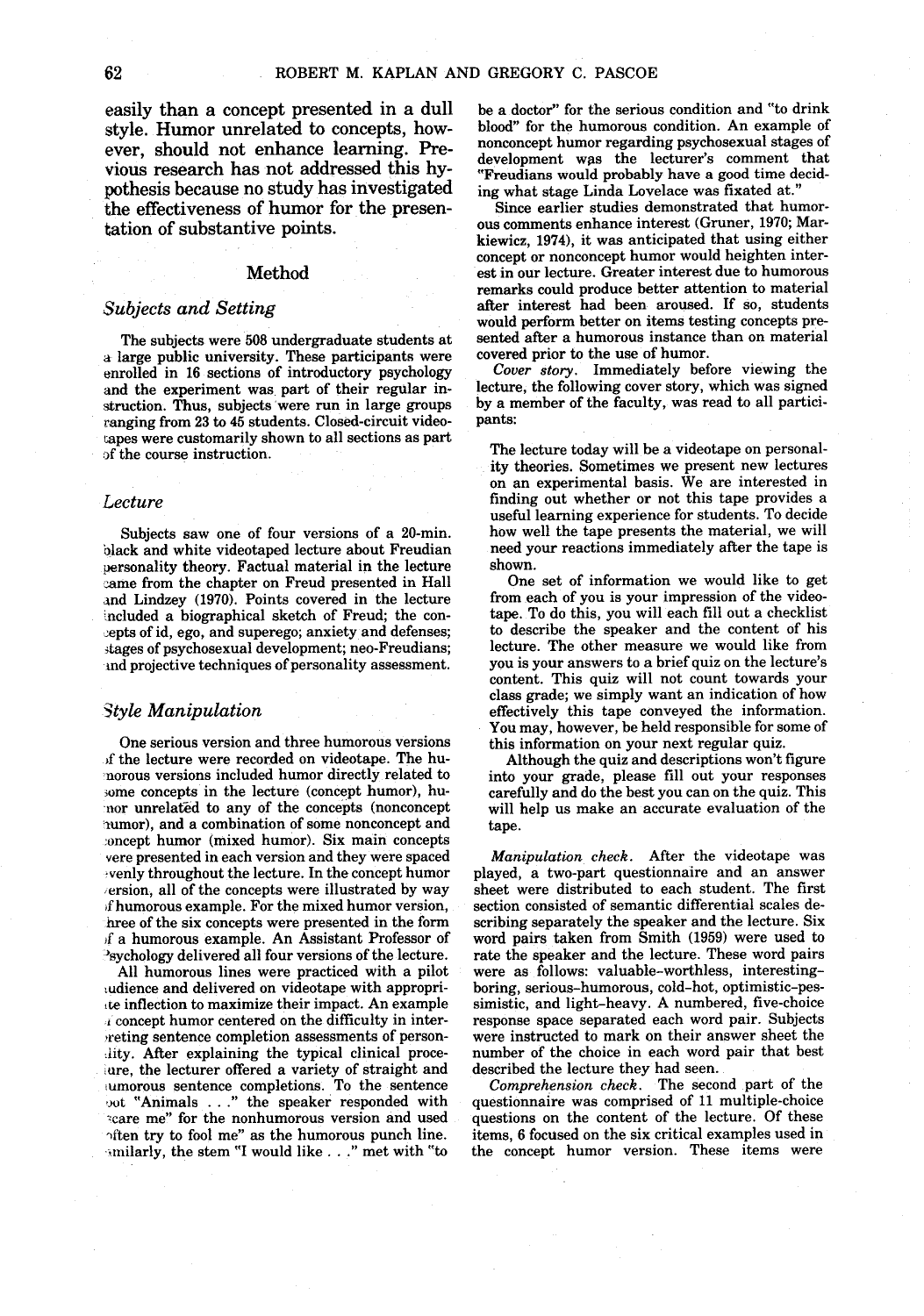dubbed humor items. The other 5 items were based tion. These distinctions were noticeable upon other information in the lecture and are de-<br>when audiotanes which were recorded fined here as nonhumor items. Subjects were instructed to record on their answer sheet which of while subjects viewed the lectures, were<br>four alternatives was the hest response for each compared for volume of laughter. Unlike four alternatives was the best response for each compared for volume of laughter, Unlike question. Two additional items on the questionnaire students viewing the serious version, question. Two additional items on the questionnaire were included to code each subject's class section and were included to code each subject's class section and those viewing humorous versions laughed<br>grade on the previous unit exament and during the locture especially in response

Retention **c**he**c**k. Th**e** s**a**m**e** 11-it**e**m quiz w**a**s readministered to the subjects 6 weeks after the to humorous puncil lines. Thus there is<br>initial tape viewing and testing. This retesting was compelling evidence that the manipulainitial tape viewing and testing. This retesting was compelling eviden conducted by the instructor of each section.  $\frac{1}{2}$  tion was effective. conducted by the instructor of each section.

ined for items asking where the speaker between classes, scores on tests given prior<br>and the lecture stood on the continua seri-<br>to the experiment were compared. It was and the lecture stood on the continua seri-<br>out on the experiment were compared. It was<br>ous-humorous and light-heavy. These two<br> $\epsilon$  observed that any preoxisting differences ous-humorous and light-heavy. These two observed that any preexisting differences continua were selected because Smith were statistically popsignificant. To as*<sup>c</sup>*ontinua were selected because Smith were statistically <sup>n</sup>*o*nsignificant. To as- (1959) found these variables to be reliable sure that the minor preexisting differences indicators of the humorousness of a mes-<br>did not influence the interpretation of indicators of the humorousness of a mes-<br>sage. Table 1 displays the results of this other data prior test scores were used as a sage. Table 1 displays the results of this other data, prior test scores were used as a<br>covariate and partialed out of all other

Inspection of Table 1 suggests that all of the humorous lectures were perceived as significantly more humorous and light *Test Performance* than the serious presentation. Although there were some differences between hu-<br>morous lecture groups (e.g., the concept sented in Table 2. Examination of Table 2 morous lecture groups (e.g., the concept sented in Table 2. Examination of Table 2<br>humor lecture was slightly less effective suggests that the groups differed on perhumor lecture was slightly less effective suggests that the groups differed on per-<br>than the other humorous presentations), formance for nonhumor items, but did not than the other humorous presentations), formance for nonhumor items, but did not differences between the humorous groups differ for humor items. Results of a Scheffé were trivial in comparison to the strong test revealed that those witnessing the lecwere trivial in comparison to the strong test revealed that those witnessing the lec-<br>differences between each humor group and ture containing the humorous examples differences between each humor group and<br>the group hearing the serious presenta-

when audiotapes, which were recorded while subjects viewed the lectures, were during the lecture, especially in response<br>to humorous punch lines. Thus there is

## Results *Group Equivalence*

*Manipulation Checks* The present stu*d*y was a quasi experiment in which treatments were allocated To assess the effectiveness of the humor<br>manipulations, mean ratings were exam-<br>whether there were preexisting differences manipulations, mean ratings were exam-<br>ined for items asking where the speaker between classes scores on tests given prior covariate and partialed out of all other analyses.

(concept humor) performed least well on

### Table 1

*Means, Standard Deviations, and Analysis of Variance Results for Manipulation Check Scale Ratings*

| Group      |                  | Speaker   |             |      |                  | Lecture |             |     |  |
|------------|------------------|-----------|-------------|------|------------------|---------|-------------|-----|--|
|            | Serious humorous |           | Light heavy |      | Serious humorous |         | Light heavy |     |  |
|            | M                | <b>SD</b> | M           | SD   | М                | SD      | M           | SD  |  |
| Serious    | 1.69             | .79       | 3.08        | .85  | 1.75             | .85     | 3.25        | .92 |  |
| Nonconcept | $2.94_{\rm ab}$  | .89       | 2.63        | .84  | $2.87_{\rm ah}$  | .91     | 2.90        | .91 |  |
| Mixed      | $3.07_{ab}$      | .97       | 2.59        | 1.04 | $2.75_{\rm ah}$  | .98     | 2.90        | .97 |  |
| Concept    | 2.69.            | 1,10      | 2.74        | .95  | 2.59.            | 1.07    | 2.99        | .91 |  |
| F(3, 461)  | 53.75**          |           | $6.85***$   |      | $33.33**$        |         | $3.63*$     |     |  |

*Note*. Groups within columns marked by a common subscript do not differ at the .01 level. Anchors for the scales were ser**i**ous (D**-**h**u**morous (**5**) and light *(*D-heavy (5).

 $* p < .05.$ 

 $*$  *r*  $p < .001$ .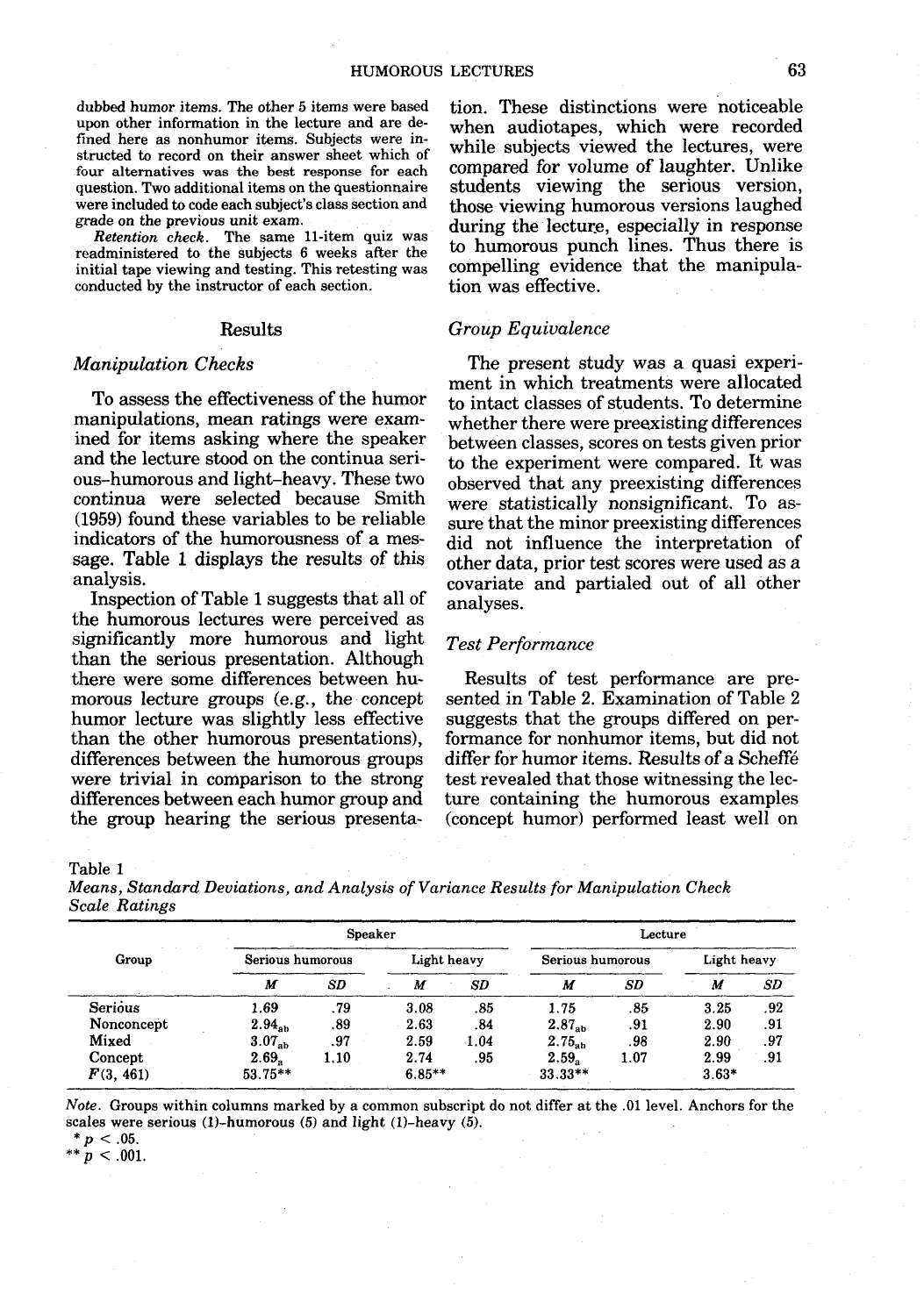| Table 2 |                                               |  |
|---------|-----------------------------------------------|--|
|         | <b>Summary of Test Performance Comparison</b> |  |

|                |      | Item  |          |      |       |      |  |
|----------------|------|-------|----------|------|-------|------|--|
| Group          |      | Humor | Nonhumor |      | Total |      |  |
|                | М    | SD    | M        | SD   | м     | SD   |  |
| <b>Serious</b> | 4.24 | 1.26  | 3.00.    | .94  | 7.24  | 1.76 |  |
| Nonconcept     | 4.37 | 1.55  | 2.97     | .83  | 7.34  | 1.98 |  |
| Mixed          | 4.09 | 1.22  | 2.83     | 1.04 | 6.92  | 1.82 |  |
| Concept        | 4.53 | 1.22  | 2.68     | .88  | 7.21  | 1.59 |  |
| F(3, 473)      | 2.42 |       | $2.96*$  |      | 1.38  |      |  |

**i i conts** in the lecture It should be noted that  $\&$  Greenwald, 1974). **cepts i**n **the lecture.** I**t should be noted that & Gree**n**wal**d*,* **19**74**).**

between the two groups on either of these **tween numorous** least questions However performance on (Markiewicz, 1974). test questions. However, performance on (Markiewicz, 1974).<br>the posticle item for the popconcent buy. The present study indicates that the

Table 3 summarizes the posttest per-<br>formance results. Inspection of Table 3 in-<br>sion and retention of a classroom message di*c*ates that the groups differed on performance for humor items, but not for non- Table 3 humor items. The analysis of variance results were as predicted – groups viewing ectures with more concept-related humor Item Item Total did significantly better on items testing  $\frac{d}{dx}$  **recall** of the humorous examples than did the serious lecture group. Although total test scores were not significantly different, results were in the predicted direction.

## Discussion

The results of this study suggest that \_*p* < **0**5.

recall for humorous examples is good. As suggested by the first test, concepts presented in humorous examples were comprehended slightly, but not significantly, more by groups who had been exposed to *humorous* lectures. The posttest showed  $\ddot{\mathbf{a}}$  significantly greater retention of concept humor information among subjects who had been exposed to more humorous examples. Humorous examples may have served as cues for recalling information. In *Note* Data are based on 477 completed tests. Test*s* with **t**his case, the speaker's use **o**f humor c**o**uld missing responses were not processed.<br>
\* *p* < .05.<br>  $\frac{1}{2}$  have prevented the significant loss of commu**nication effectiveness observed previ-**

these students performed nonsignificantly Total test performance was not significantly in the humor in the humor cantly improved by using humor in the b**etter on the items based on the h**um**oro**u**s cantly i**m**prov**ed **by usi**n**g h**um**o**r **in the examples, lecture. Total** te**st res**ul**ts** f**or the initial One test item was based** upo**n a co**n**cept q**u**iz de**m**onstra**t**ed that tho**s**e exposed to prese**n**ted** imm**edia**tel**y after a joke in the humor pe**rf**o**rm**ed e**q**uivalently to those** nonconcept version of the lecture. A com-<br>parison of the serious and ponconcept bu-<br>though their performance improved upon **pari**s**o**n **o**f t**he** s**eriou**s **and** n**onconcept hu- though their pe**rf**o**rm**ance improved upon** mor groups for performance on this item retesting, students viewing humorous lec-<br>and another item taken from a concept ture versions still did not perform signifiand another item, taken from a concept ture versions still did not perform signifi-<br>presented immediately before the joke al. cantly better than students viewing the **presented immediately before the joke, al- cantly better than st**u**de**n**ts view**i**ng the** lowed for a test of the hypothesis that hu-<br>morphology arousal facilitates learning findings are consistent with the majority m**or-induced arousal** f**acilitates learning, findings are co**n**s**i**stent with the majority A**n**aly**s**is revealed no significant difference of research st**u**dies on the relationship** be**-**

the postjoke item for the nonconcept hu-<br>mor group was slightly better and in the **benefits** of humor in the classroom are mor group was slightly better and in the benefits of humor in the classroom are<br>direction predicted by the arousal hypothe- most clearly demonstratable for recall of direction predicted by the arousal hypothe-<br>sis  $(p < .1)$ .<br>humorous examples. Attention is probably  $s$ is ( $p < .1$ ).<br>
focused on these humorous examples *Posttest Performance* which may distract listeners from information presented in a straightforward sion and retention of a classroom message

|            |         | Item |          |     |       |      |  |
|------------|---------|------|----------|-----|-------|------|--|
| Group      | Humor   |      | Nonhumor |     | Total |      |  |
|            | M       | SD   | M        | SD  | M     | SD   |  |
| Serious    | 3.69    | 1.05 | 3.00     | .88 | 6.69  | 1.54 |  |
| Nonconcept | 3.74    | 1.52 | 3.07     | .96 | 6.81  | 1.72 |  |
| Mixed      | 3.91    | 1.18 | 2.79     | .91 | 6.70  | 1.66 |  |
| Concept    | 4.23    | 1.49 | 2.92     | .78 | 7.15  | 1.70 |  |
| F(3, 295)  | $2.83*$ |      | 1.54     |     | 1.19  |      |  |

*Note*. Data are based upon 299 completed posttests.  $* p < .05$ .